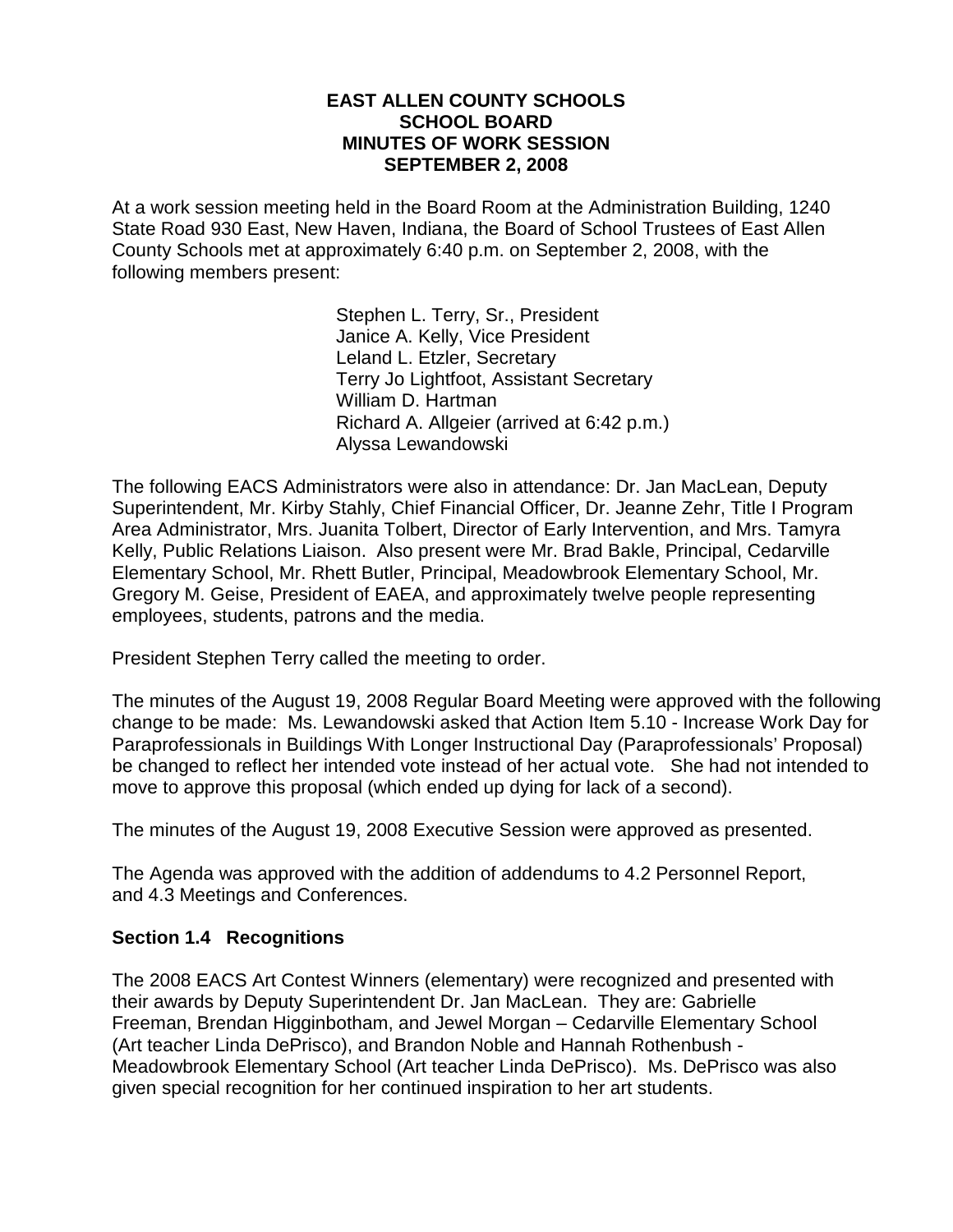# **Section 2.0 Discussion Items**

# 2.1 Review of Annual Reports

Review/open discussion occurred regarding the following reports that have been requested by the Board on an annual basis:

- Asset Protection Information – Brief discussion occurred.

- High Ability Information – The Board requested more information regarding the criteria used in the selection process for high ability students.

- Professional Development Update – The Board is requesting that some kind of measuring tool/survey/etc. be instituted to measure the effect of the customer service training that was given to secretarial staff back in the Spring. The Board would like some way to gather public feedback regarding all front office support staff at our buildings.

- Achievement Gap Update - Brief discussion occurred.

- Retention Report - The Board requested additional information such as how many seniors did not graduate, and data on how many fifth year Seniors that were to return did come back and how many of those are sticking with the program thus far. Furthermore, the Board asked for retention numbers as compared to last year's numbers at each school.

## 2.2 Appointments to Architect/Engineer Selection Committee

The district has several major projects scheduled for next year. According to Administrative Policy 7211, two Board members are required to serve on the Architect/Engineer Selection Committee when the cost of a construction project exceeds \$500,000. After brief discussion, Mr. Allgeier and Mr. Etzler volunteered, and were named to this committee.

## 2.3 Other Issues of Interest to the Board

Mrs. Lightfoot inquired about the possibility of providing complimentary sports passes to senior citizens throughout our district. Dr. MacLean is currently gathering information from school administrators and will report her findings to the Board in the near future.

Mr. Allgeier proposed moving the Board meeting start time to 7:30 p.m.

Several other items were discussed.

# **Section 3.0 Information Items**

Regarding addendum items such as Meetings and Conference requests and the Personnel Report, Mr. Allgeier asked that we review the necessity for the seemingly large quantity of late submissions. He would like to see them submitted as part of the Board agenda if possible from now on to give the Board more time to look them over.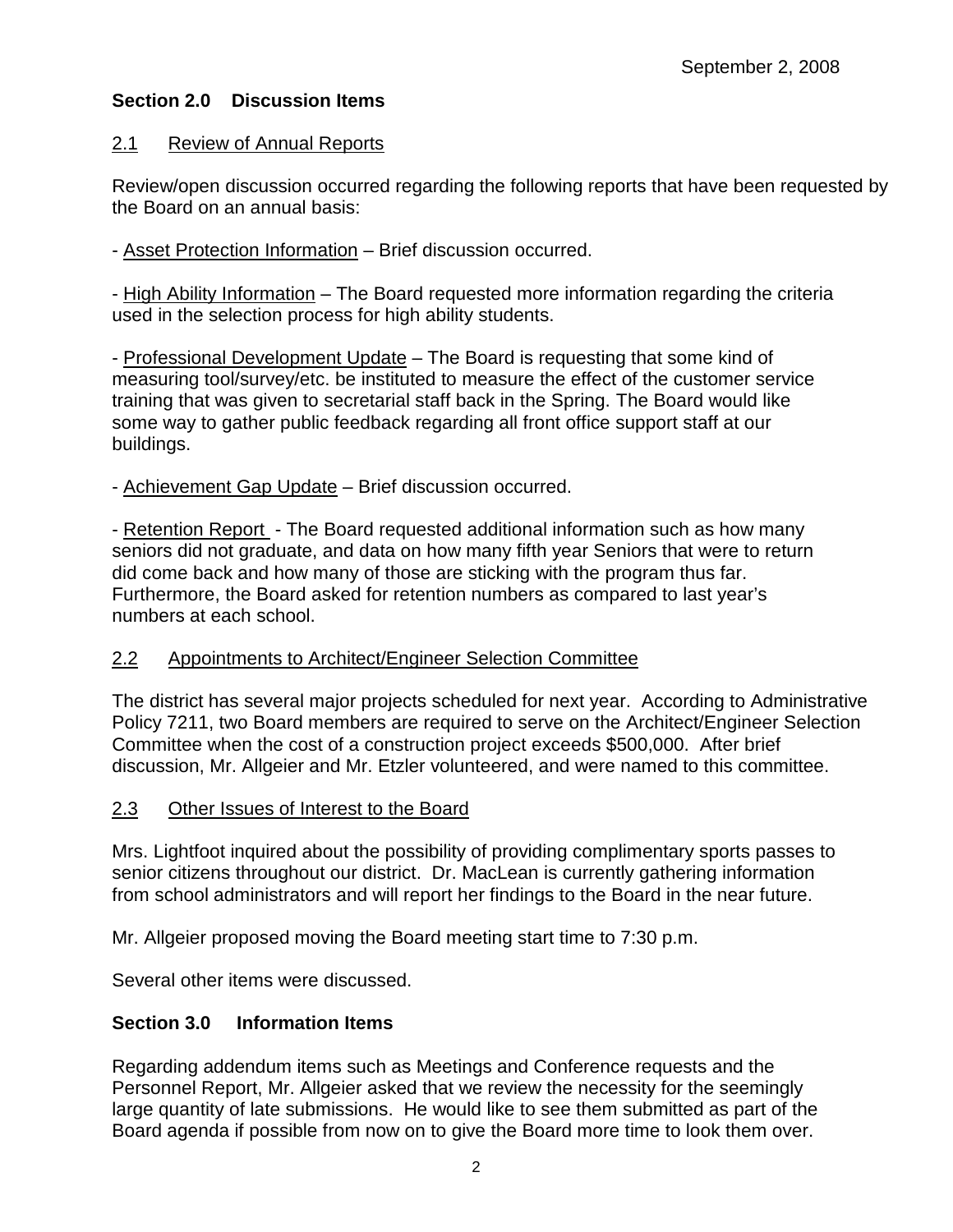No other questions were asked regarding Consent Items.

#### Incidental Information

### 3.2 Resolution to Adopt EACS' 403(b) Plan

A copy of the proposed Resolution was given to the Board as information with formal action recommended for the September 16<sup>th</sup> Board meeting. Copies of the entire proposed 403(b) Plan are available in Mr. Stahly's office for the Board's perusal.

### **Section 4.0 Consent Items**

Mr. Allgeier moved to approve the consent items with addendums as presented. Vice President Kelly seconded the motion and it passed unanimously. The following consent items were approved:

- 4.1 Approval of vendor claims 246763-246948, totaling \$376,262.31.
- 4.2 Approval to extend offer of employment to Ms. Megan Somers, as the full time ESL teacher at Village Elementary School, for the 2008-09 school year.

Approval to extend offer of employment to Mr. Bernard White, as the fulltime ESL teacher at Paul Harding High School, for the 2008-09 school year.

Approval to extend offer of employment to Ms. Leah Dwire, as a full time kindergarten teacher at Hoagland Elementary School, for the 2008-09 school year.

Approval to extend offer of employment to Ms. Benita Cooper, as a full time Title I Interventionist teacher at Village Elementary School, for the 2008-09 school year.

 Acceptance of resignation of Ms. Kay Beemer, school nurse at Southwick Elementary School, effective August 15, 2008.

Acceptance of resignation of Mrs. Janice Rebber, food service employee at New Haven Middle School, effective August 13, 2008.

Acceptance of resignation of Mrs. Tonya Schweyer, food service employee at Prince Chapman Academy, effective August 8, 2008.

Acceptance of resignation of Mrs. Pamela York, food service employee at Leo Elementary School, effective August 11, 2008.

Acceptance of resignation of Mrs. Linda Miller, custodian at Woodlan Jr./Sr. High School, effective September 5, 2008.

Acceptance of resignation of Mrs. Jody Short, food service employee at Leo Jr./Sr. High School, effective August 29, 2008.